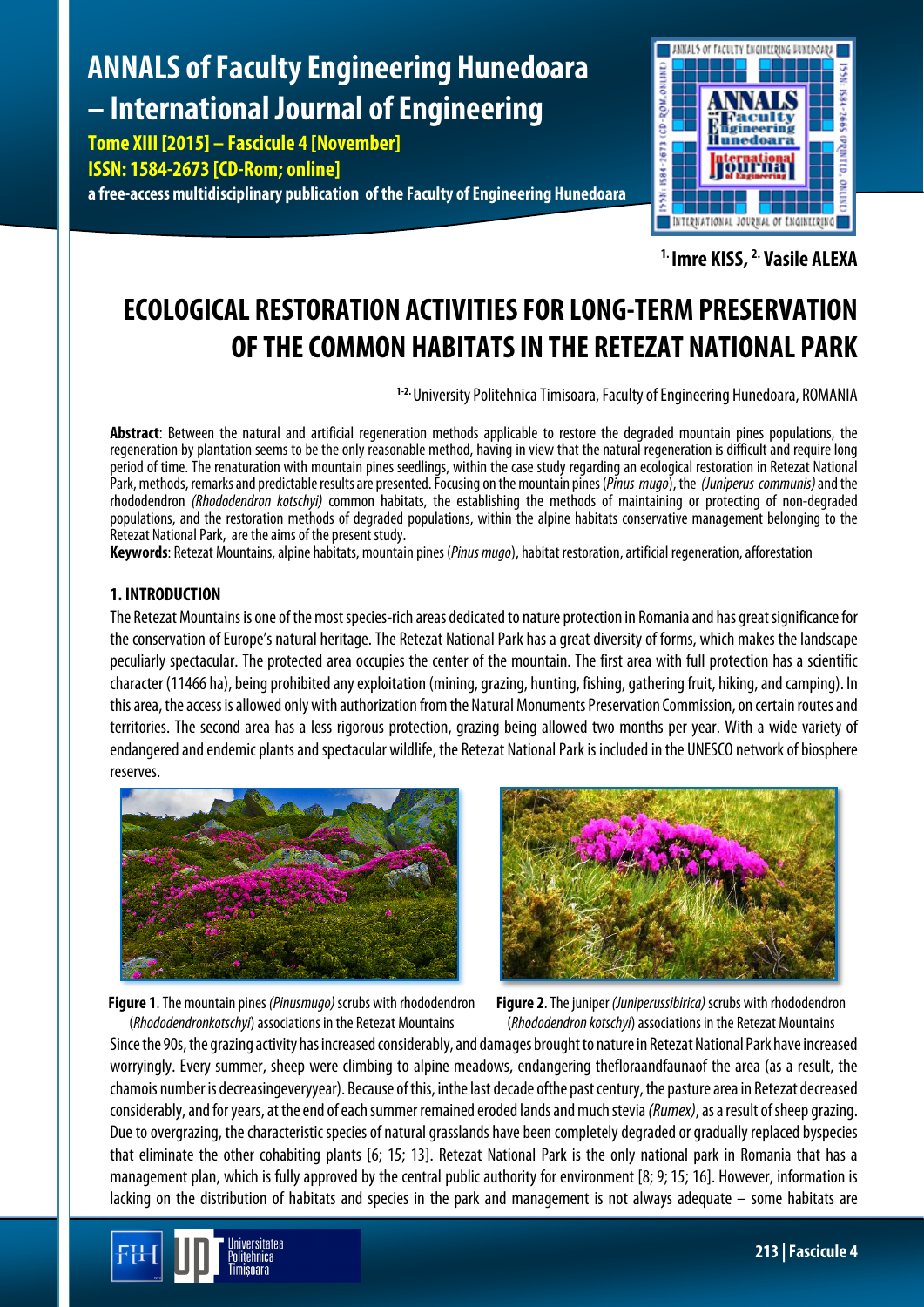

**Figure 3**. The Retezat Mountains view on the Drăgşanu Ridge

threatened by overgrowth following abandonment of traditional pastoral activities and by the invasion of alien species. At the same time, tourism in the area leads to deliberate destruction of valuable mountain pine *(Pinus mugo)* habitats and the scattering of waste throughout the area.

Following a study on grasslands in Retezat Mountains, the Retezat National Park Administration concluded that their area has decreased drastically due to overgrazing [15,16]. The alpine habitats in Retezat National Park area bused by overgrazing, an example in this respect being Drăgșanu Ridge, where the biodiversityis very low, being correlated with the abandonment of former grazing areas, which requires careful management measures.

The preservation of theunique natural landscape, undisturbed, is apriority activity which brings benefits both in terms of biodiversity and tourism attractiveness. During 2008, it has been developed amonitoring protocol for the priority habitat of the creeping mountain pine and junipers hrubsin Retezat Mountains, aimed at themaintenance of natural processesdeploymentand elimination, orat least reduction of the factors hindering the deployment of these processes [11-16]. So, certain direct actions have been supported for stopping the destructive processes, within a conservative management of the alpine habitats belonging to Retezat National Park [6; 11-16]. The main objective was to improve the conservation management of the alpine habitats in the Retezat Mountains. On site activities to halt habitat destruction would be implemented along with a campaign promoting conservation, especially the long-term preservation of the alpine habitats.

The socio-economic changes in Romania apply an increasing pressure over the natural habitats, and urgent measures for the longterm preservation of these values are needed. [8; 9; 11-16] The complexity of the issues concerning the protected areas and the diversity of approaching the priority habits subject, are essential factors that emphasize the need of implementing restoration activities, in the years to come.

#### **2. ECOLOGICAL RESTORATION ACTIONS IN THE RETEZAT MOUNTAINS**

Accelerated degradation of natural capital in Romania under the pressure economic development, in particular under the conditions present crisis economic-financial creates countless environmental problems in most protected areas. National and natural parks, nature and scientific reserves and other categories of protected natural areas – and by default protected species and their habitats – are subject to pressures of all kinds, which result in the reduction and fragmentation of habitats, invasive species, and the threat of species with extinction. [8;9;11-16]

Degraded land imposes such execution of any specific actions for upgrading, consolidation and preparation of the land with a view to



**Figure 3**. Degraded land by overgrazing in Retezat Mountains (Drăgşanu Valley)

planting, as well as the use of certain special procedures for afforestation of hills and going downhill's. Thus, the terraces may be planting seedlings of forest species specific conditions appropriate to the environment of habitat. Forest types of crops which have submitted a good production and have a high efficiency in stopping the excessive erosion of surfaces are the priorityhabitats of the creeping mountain pine and junipers hrubs.

Research within the research institutes highlights the particularly important role exerted by the forest crops installed on damaged land in the environment protection. As a result of the exercise of the protection of the soil (anti-erosional), these crops constitute a real shield to protect against erosion and substantially reduce the land movements. [2; 3;11]

Stabilization processes of degradation of lands, the progressive restorations, in the meantime, of the land that may have been damaged and the restoring (renaturation) of the forest vegetation effects can be considered to be more important functional exercised forest protection actions. All of these have a resulting that improve and protect the natural environment, and, gradually, under direct effect of forest crop protection, it is the gradual restoration of the ecological balance of areas. Forest vegetation installed on the degraded lands has, therefore, an important role in silencing variations in flow and, by default, to provide for permanent leaks and balanced by increasing the amount of precipitation in the form of snow and the delay in its melting. [7-9]

Research made for the study of the leakage area and soil erosion, in experimental boundaries located in different slope conditions, vegetation and degree of erosion, have implemented submits that, to the excessively eroded afforested land, after the age of 15-20 years of crops, it is carried out a reduction in leakage surface of more than 4 times, as compared with the land erosion active,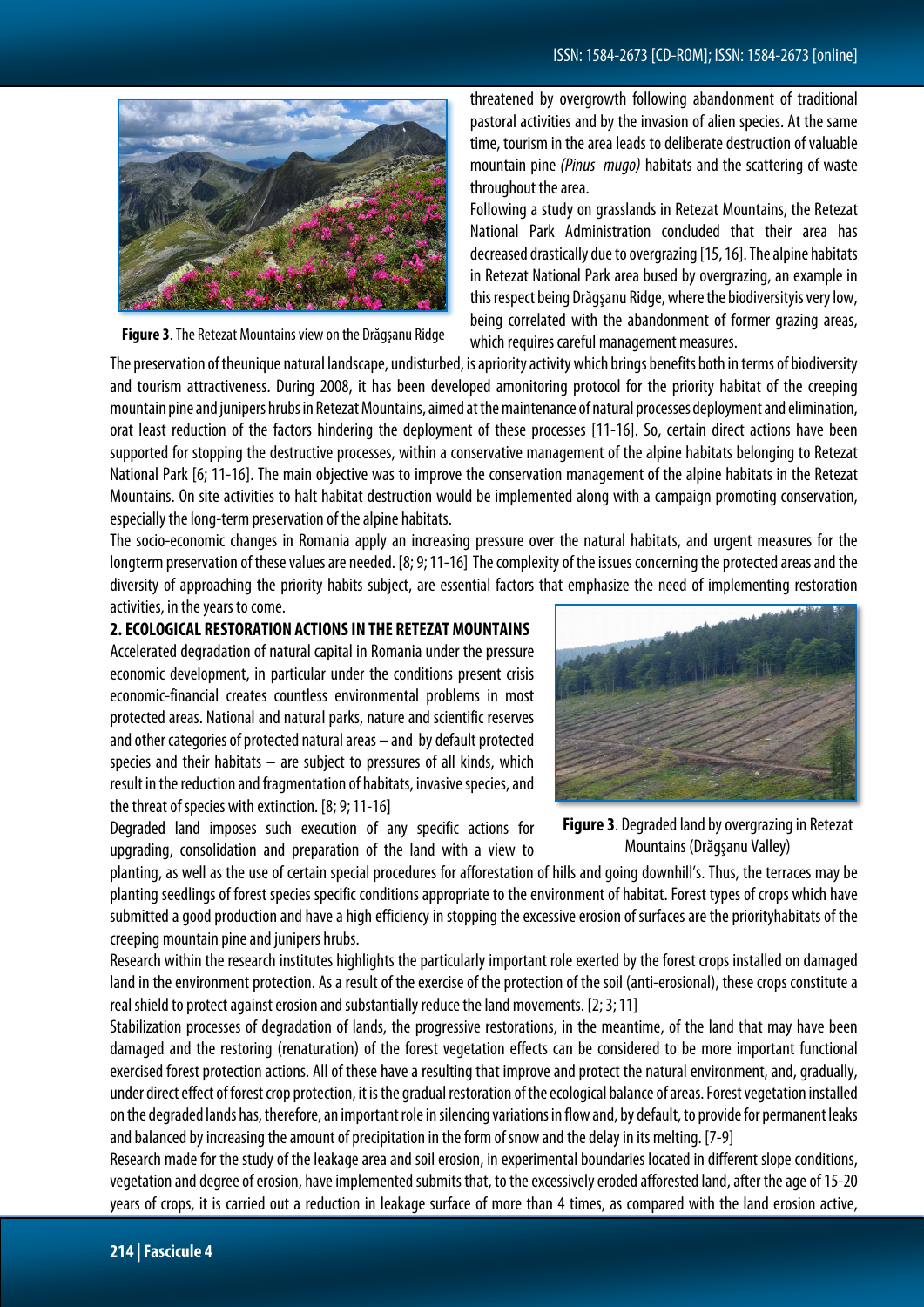practically free of vegetation. Forest vegetation makes soil erosion to be much reduced as compared with those of the plots of land which are discovered, in particular in the case torrential floods. Thus, the nearing forms a crucial importance, especially in the case of the downpour floods accompanied by high winds, specifics in the alpine areas. Also, the water retained on the hills and stored in the soil ensures adequate supplies of crops, especially during the drought periods. [17, 18]

The socio-economic changes in Romania apply an increasing pressure over the natural habitats, and urgent measures for the longterm preservation of these values are needed. [14]The complexity of the issues concerning the protected areas and the diversity of approaching the priority habits subject, are essential factors that emphasize the need of implementing restoration activities, in the years to come. Forest landscape restoration provides a complementary framework to sustainable forest management and the ecosystem approach in landscapes where forest loss has caused a decline in the quality of ecosystem services. It doesn't aim to reestablish pristine forest, even if this were possible; rather, it aims to strengthen the resilience of landscapes and thereby keep future management options open.

In the summer of 2007, it was started the destruction of stevia *(Rumex)*, and in the subsequent have been started the ecological restoration projects [8, 9, 11-16]. In the years that followed, direct actions have been taken to restore the valuable alpine habitats belonging to the Park, resulting in the development of pilot projects for ecological restoration of some mountain pine tree habitats. In this regard, for the rehabilitation of some degraded areas in the mountain habitat, a series of actions have been conducted to review the perimeter planted, in soil beds, with 2–3 years old seedlings of creeping mountain pines hrubs originated from natural populations [8, 9, 11-16].

#### **3. PREDICTABLE RESULTS**

This paper proposes to establish a synthesis of research, protection measures and regeneration initiatives for mountain pine (a priority EU habitat type, Bushes with *Pinus mugo* and *Rhododendron myrtifolium)* from inside the Retezat National Park, and also to depict the distribution of this vegetation in the area. Underlining previous contributions related to structure, functions and regeneration possibilities we would like to argue the necessity to continue them and develop new ones from the perspective of principles and methods of monitoring and ecological management. [8, 9] The current economic conditions and as a result of the actions to promote tourism it is very likely that the pressures due to tourism activity to increase, endangering one of the basic features of Retezat National Park, natural look that wild, as well as specific diversity. [8, 9, 11-16]

The long–term predictable results of the ecological restoration with creeping mountain pine, performed for supporting some actions aiming the stoppage of the destructive processes, are: [8, 9, 11-16]

- » prevention of avalanches, floods and soil erosion as a result of solid and liquid precipitation retention by the woody vegetation;
- creating the required conditions for natural regeneration and /or restoration of the creeping mountain pine population;
- » provision of food, by means of mountain pineseeds, of some mammals (bear and certain species of small rodents), as well as some birds living in the mountain area;
- » organising a campaign to promote the green conservative concepts, with a special focus on long–term preservation.

In the medium term, the expected outcomes are to create better conditions for the development of woody and herbaceous plants, along with the wild animals, followed by a normal development in the future. This goal is achieved by establishing a control over the factors that previously contributed to the degradation of the ecosystems consisting of plants and wild animals.

In the short term, the predictable results of this ecological restoration are:

- » protection and preservation of flora and fauna;
- » ecological restoration of creeping mountain pine and juniper habitats by planting in affected and degraded areas;
- » creating normal conditions for natural regeneration of the mountain pine, which is going to spread bit by bit in thesurrounding areas, so that the creeping mountain pine population will recover.

The research and studies carried out in this area are numerous; they have continuity and tradition, and concern fundamental aspects regarding the biodiversity. For this reason, the maintenance and proper management of this unique national park is a priority. The main objective was to improve the conservation management activities to halt the alpine habitats destruction in the Retezat Mountains would be implemented along with a campaign promoting conservation, especially the long-term preservation of the alpine habitats. [8, 9, 11-16]

### **4. CONCLUDING REMARKS**

In order to reconstruct and maintain a favorable conservation status of *Pinus mugo*, *Juniperus*and *Rhododendron* mountain habitats and in full compliance with the European legislation and existing national, with the results obtained in other projects which have as their object of study this type of habitats but also with environmental requirements, we proposed theecological reconstruction by planting in ground beds with young trees, coming from natural populations (nursery).